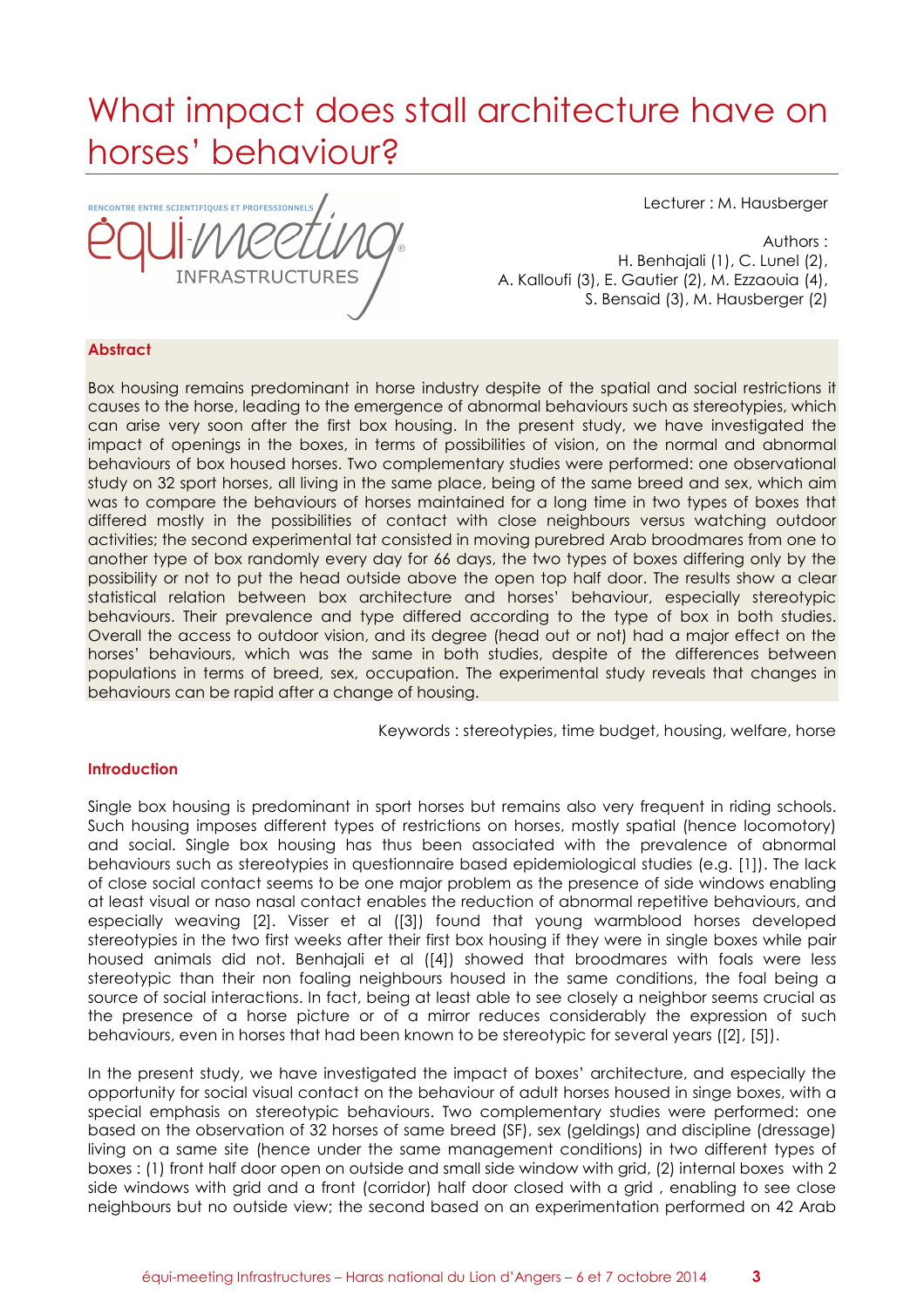purebred broodmares (non pregnant) housed in the site for more than three weeks in single boxes, the experimentation consisted in changing their housing randomly everyday between two types of boxes: type 1: front half door open on the courtyard and small opening near the ceiling enabling mostly olfactory contact with neighbor, type 2 boxes were similar but a grid on the door prevented the horse to have the head outside.

# **I. Study 1 (Hausberger** *et al***, subm)**

# **A. Material and methods**

#### *Subjects and housing conditions*

Thirty-two horses (French Saddlebred) were observed at the "Ecole Nationale d'Equitation" (ENE) at Saumur in August 1994. They were all kept under the same conditions (housing and feeding practices): straw bedded single boxes, they were fed pellets (3 times a day) and hay (only once, in the morning), had water ad-libitum, and were ridden for one hour every day. Their type of work was dressage (competition and high school). They were all geldings and were 6 to 19 years old ( $\mu$  =  $10.03 \pm 3.8$ .

Thus, all horses shared the same living conditions, were of the same sex and breed but differed only in the type of box they were living in (Fig 1a): 17 horses were housed in type 1 (surface: 9.75 m2; openings: 3.32m2) boxes consisting in two full walls, a side window with grid that allowed to see one neighbour and the front half door was open, enabling the horse to have the head outside. This opening gave a view over the riding arena and horses being led from their box to the working areas and back; 15 lived in the internal stable in boxes of type 2 (Fig. 1b) where they had no window or opening on the outside but had side windows with grids on each side wall, enabling sight and nose to nose contact with their neighbours as well as a grid above their door, enabling sight of neighbours across the corridor: they could see therefore more than 5 neighbours (1 on each side and 3 in front at least). Type 2 boxes were 9 m2 and had 11.76 m2 openings. Type 1 boxes favoured a vision of the outside world while type 2 boxes favoured social visual contact at close range only. Horses were kept in the same box for longer periods and all of them had been in this same type of box for more than 6 months.







*Data collection and statistical analyses* 

Each horse was observed during 10 to 11 5min sessions distributed in the morning (8 to 11 a.m), in the afternoon (1 to 4 p.m. and 5 to 7 p.m) and before meals, yielding 50 to 55 minute observation per horse (mean: 54.22 ± 1.84min per horse). The same observer (EG) recorded all the observations through a voice recorder. The time of observation of a given horse changed every day following a rotation schedule (thus if one horse was observed from 05:00 p.m. to 05:05 p.m. on day 1, it was observed between 05:05 p.m. to 05:10 p.m. on day 2, etc).

All behaviours were noted. Abnormal repetitive behaviours were identified according to Mills ([6]) (see Appendix 1).

Non parametric statistics were used: Chi square tests to compare the number of horses performing a behaviour or activity according to the type of box; Mann Whitney U tests to compare the frequency of occurrences of behaviours between horses living in different types of boxes.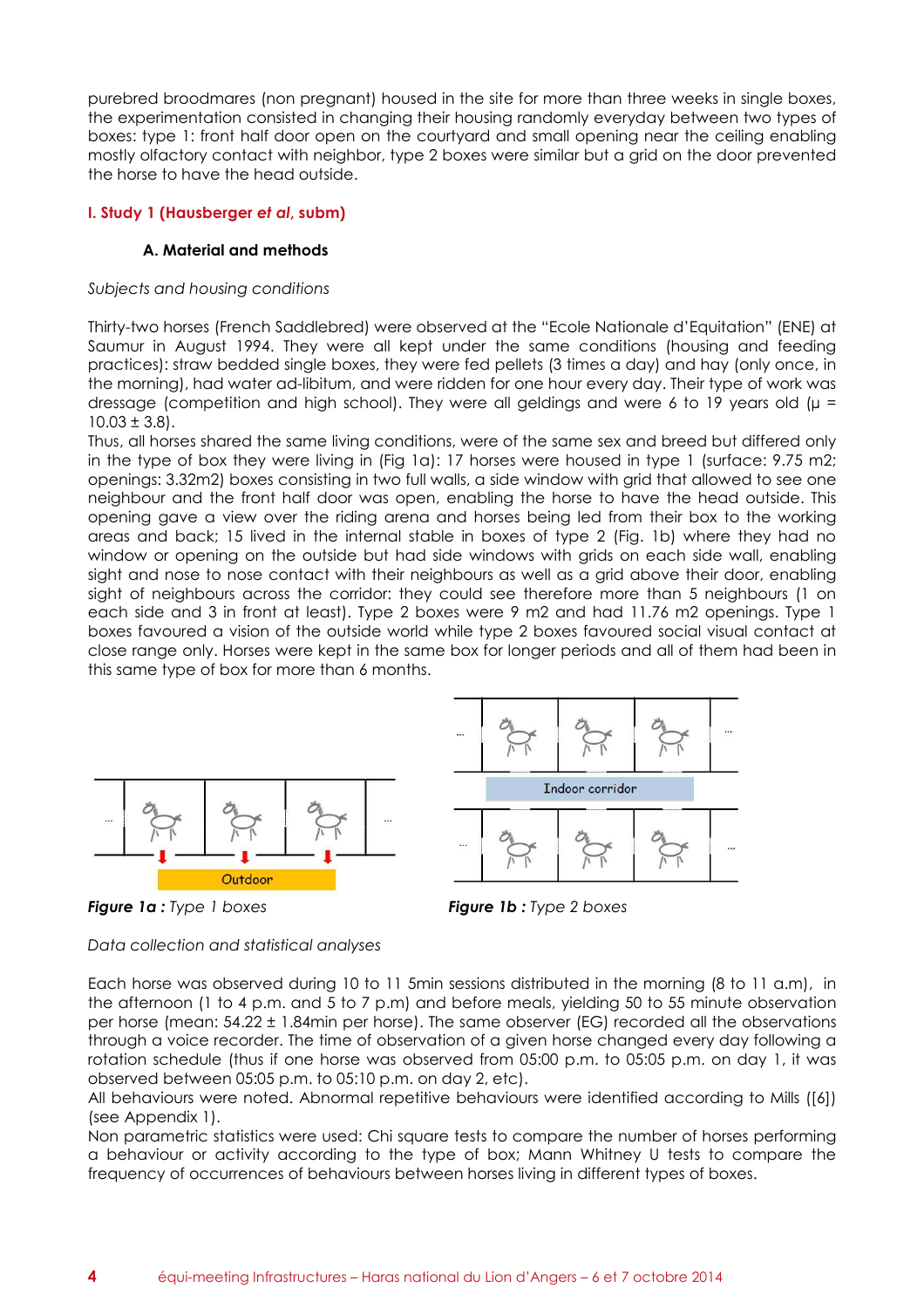### **B. Results**

Overall, the horses living in type 1 boxes spent less time sleeping (U=197, p=0.007) while no difference was found in activities such as eating (type 1: 0.703±0.276; type 2: 0.732±0.268; U=133, p=0.85) or drinking (type 1: 0.027±0.029; type 2: 0.022±0.028; U=114, p=0.606). All horses performed at least one type of abnormal repetitive behavior (ARB including stereotypies) during the observation period. However the type of ARB performed depended on housing (type of box).

Thus, weaving was observed in almost half of the horses with external view and less than 10% of the horses living indoors (X2= 8.07, p<0.005) (Fig.2). while about 80 % of the horses living indoors performed repetitive grid licking for less than 10% of the horses with external opening (X2= 12.5, p<0.001).



**Figure 2:** Proportion of horses performing weaving according to the type of box.

# **II. Study 2: experimental approch (Benhajali et al subm)**

# **A. Material and methods**

#### *Subjects and housing conditions*

Forty two purebred Arab broodmares aged 4–22 years ( $\mu$  = 9.23  $\pm$  5.37) were observed at the national stallion breeding facility of Sidi Thabet, located 20km from Tunis. They were housed in individual stalls where they received barley grains (4 kg/day) and hay every morning. Roughage was therefore available most of the day time. They were released every day from 9 a.m. to 3 p.m. in a paddock where free access to water and limited shelter (5 trees) were provided. No food was available then but some freshly cut grass was left on the ground around 12 a.m. every day. None of the mares was pregnant at that time. .Mares came from 75 breeding farms  $(x = 1.48 \pm 0.89)$ mares/stud) and had been in the facility for at least 3 weeks before the start of observations. Thus, all horses were of the same sex, breed and overall living conditions.

Two types of straw bedded boxes (all 5x 3 m) were available: type 1 with 3 almost full walls and an opening on the top half door enabling to have the head outside ; type 2 which were similar except that a grid on the top half door prevented the horse to have the head outside, limiting the visual horizon. In both cases, very small openings near the ceiling (above the horses' head) at the upper level of the side walls could provide a minimal contact (naso nasal mostly, not visual) between neighbours.

#### *Data collection and statistical analysis*

Observations were made by two observers everyday from the 21th March to the 26th of May 2011 (66 days) using instantaneous scan sampling (8 scans / mare / day). Twice a day (once in the morning before feeding and once in the evening after feeding), each observer walked throughout the stable 2 times and noted the behaviour of each of the mares at the instantaneous time of each passage. The total number of scans was 11684 (278.2 ± 79.3 per mare). The time budget for each behaviour was determined as the recorded numbers of each behaviour divided by the total recorded number of all behaviours in each horse.

The same mares were observed in the two different types of boxes and therefore the behaviours of the mares were compared according to the box in which they were when observed, using a Wilcoxon test.

# **B. Results (Fig 3)**

Twenty seven percent of the mares were observed performing an abnormal repetitive behaviour. Those that did performed them more when they were in the type 1 boxes ( $Z = 4.38$ , p<0.01). This is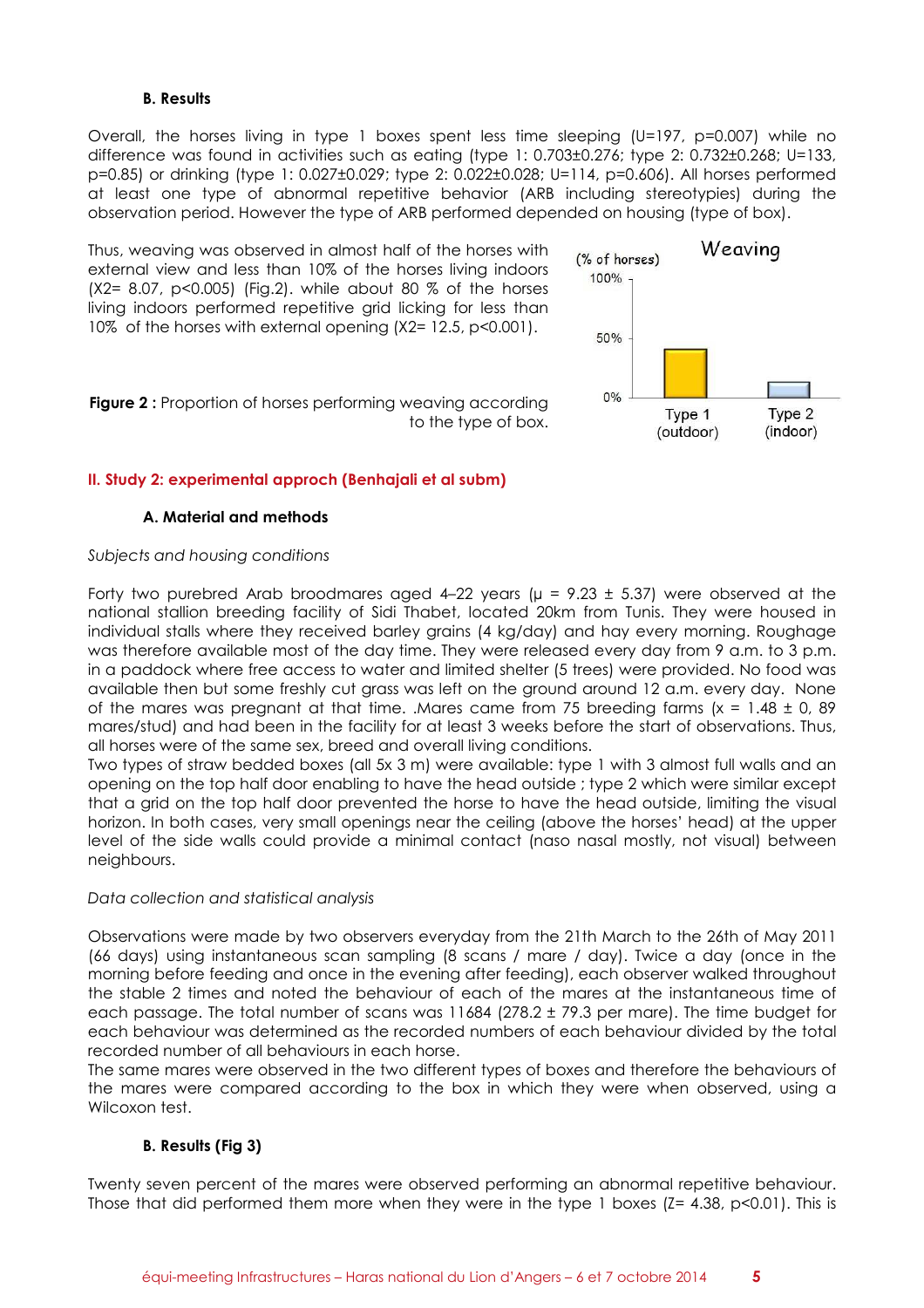true for weaving that diminishes fourfold when the mares were in the type 2 boxes (Z=3.41, p<0.01) and crib biting ( Z=3.51, p <0.01). Overall the horses were quieter in the type 2 boxes as compared to type 1 boxes with more resting  $(Z=5.38, p<0.01)$ , lying down ( $Z=2.02, p=0.04$ ) and feeding  $(Z=5.38, p<0.01)$ 5.59, p<0.01) and less alert standing (Z=5.57, p <0.01).



*Figure 3 : Time spent (proportion of scans) performing the different types of stereotypies according to the type of box* 

# **III. Discussion**

The results obtained through these two studies confirm of course the inappropriateness of single box housing for horses, especially when they have no opportunity of going out at some stage. Thus, the first population observed had a higher prevalence of stereotypic behaviours than the second: reasons are in particular that the mares were in paddocks part time, but also the differences in occupation (see also [7]).

Nevertheless even in this restricted type of housing, some conditions may be still less appropriate than others. Here we show that having close (visual/olfactory) contact with neighbours diminishes the risk of major stereotypies such as weaving (less when two side windows) (study 1) which just confirms earlier findings ([2], [5]) although increasing repetitive grid licking, which may reflect some frustration not to be able to have proper contact. We also show that changes in housing induce immediate behavioural changes (study 2). More intriguing and interesting however is the major finding that distant visual contact is an aggravating factor for stereotypic behaviours and especially weaving, considered as reflecting frustration of social contact [8].

Thus, in both studies, being able to have the head outside to watch distant neighbours and above all, horses that were led to the arena or to other activities, seem to increase the risk of weaving in both populations. This is especially remarkable in the broodmare population where it was the only difference between the two types of boxes: mares that had grids on the half door performed less weaving than those who could have the head outside and watch conspecifics and human walking around. As stereotypies are considered a sign of frustration ([9], [10]), this seems to reveal that horses experience more frustration in these conditions, due to either being unable to join the distant horses, or to being unable to move out of the box as do the other horses (ex in the riding arena or walking along the boxes). In monkeys, it has been shown that is is much more frustrating to watch a conspecific eating an (unreachable) appetitive food than seeing simply being denied access to the same visible food [11].

This is once more the demonstration that "only animals can tell". Humans would tend to think that being able to watch outside and see activities would reduce boredom and hence stereotypies while obviously this situation creates much more frustration as suggested also by Cooper et al ([8]) study.

#### **Acknowledgments**

This study could be performed thanks to the permission of Lieutenant Colonel d'Hérouville and the help of P. Galloux at the " Ecole Nationale d'Equitation de Saumur ". The authors wish to thank all the staff of FNARC (Fédération Nationale d'Amélioration de la Race Chevaline, Tunisia) for providing the facilities to complete this study.